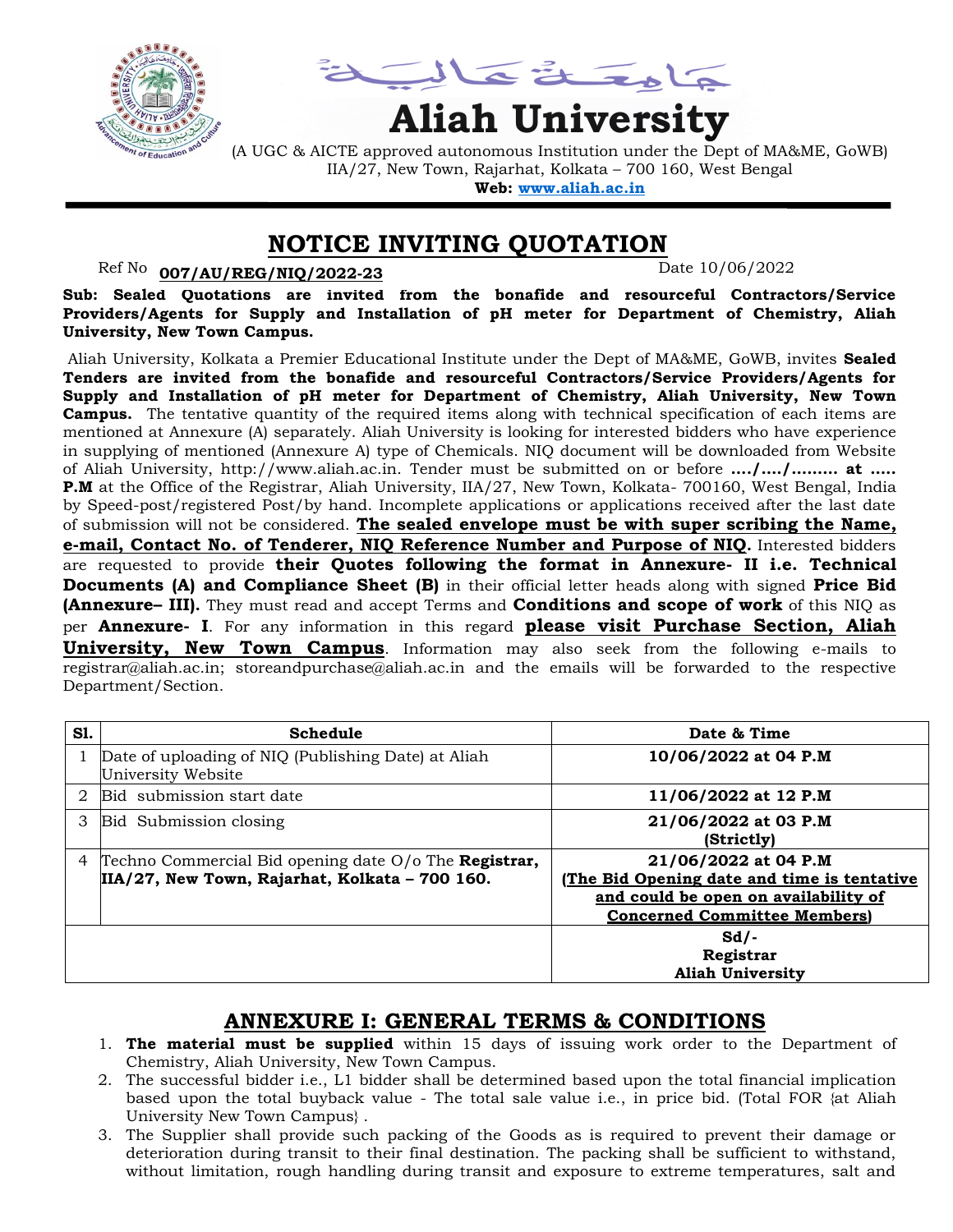precipitation during transit and open storage. Size and weights of packing case shall take into consideration, where appropriate, the remoteness of the Goods' final destination and the absence of heavy handling facilities at all points in transit.

- 4. The Quotationer should bear all the transportation & insurance **risk** till the on door delivery point. The insurance shall be in an amount equal to 100 % of the value of the Goods from "Warehouse to final destination" on "All Risks" valid for a period not less than 1 month after installation and commissioning and issue of acceptance certificate by the Aliah University. Should any loss or damage occur, the Supplier shall – (a) Initiate and pursue claim till settlement, and (b) Promptly make arrangements for repair and/or replacement of any damaged item/s irrespective of settlement of claim by the underwriters. Selected bidder shall take all possible care for Govt. Property & of any damages due to negligence of his workers; the bidder/Agency shall be responsible for all such damages & repair the same at his own cost.
- 5. Aliah University may grant an extension of time limit set for the completion of the work in case the timely completion of the work is delayed by force majeure beyond the contractor's control, subject Force majeure is defined as an event of effect that cannot reasonably be anticipated such as acts of God (like earthquakes, floods, storms etc.), acts of states, the direct and indirect consequences of wars (declared or un declared), hostilities, national emergencies, civil commotions, epidemic/pandemic and strikes (only those which exceed a duration of ten continuous days) at successful Bidders factory.
- 6. **The rates** so quoted must be inclusive of GST, Central Excise, customs Duty if any, packing freight to destination, Insurances and levies and necessary installation and fixing at designated places at Aliah University and all charges i.e. cost of Equipment and other incidental charges for supplying at destination level and delivery charges up to the point of delivery at proper destination level and as per instruction in the work/ supply order. No extra charges will be entertained. Prices can be quoted in Indian Currency only  $(\bar{\mathbf{x}})$ . No extra payment will be made for carrying of materials involving head load/ trolley etc.
- 7. Supply of Items will be made in conformity with the specification & time as mentioned in the work order as decided by the authority. **No deviation in specification** will be accepted. After delivery of the materials to the respective points by selected bidder (s), authority reserves the right to collect the samples of supply the materials at random basis and send those materials for testing to ensure the quality of products etc. If it is found that materials are not according to the specification, the authority has every right to cancel the total lot or otherwise forfeit the security money, blacklisting the respective Manufacturer / Supplier and terminate the contract.
- 8. If any part of the service in respect of the work assigned and undertaken by you not rendered/delivered in time, Aliah University shall be entitled to levy and recover liquidated damages/ penalty at 1% per week or part thereof the delay/ default, subject to 5% maximum, on the payment due to the agency/contractor for the particular stage. Any delay beyond scheduled dates may attract higher penalty to be decided by the Aliah University
- **9. Partial quotations is not allowed for this tender i.e. bidder must quote all items. For overall items lowest bidder (L1) will be selected.**
- 10. All disputes are subject to exclusive jurisdiction of competent Court and Forum in Kolkata, India only.
- 11. Any dispute arising out of this contract shall be referred to the Registrar, Aliah University, and if either of the parties hereto is dissatisfied with the decision, the dispute shall be referred to the decision of an Arbitrator, who should be acceptable to both the parties, to be appointed by the Vice-Chancellor of the University. The decision of such Arbitrator shall be final and binding on both the parties.
- **12.Supplier must provide the warranty/guarantee for the installation against any 'installation fault'/ 'material defect'/ 'loose components' etc. for a minimum of 1 (One) years from the date of successful installation.**
- 13. Payment Condition:-The prices shall be inclusive of all taxes & levies including GST and other statutory duties as applicable. Rate of taxes should be indicated separately in the Price Bid. Contract Price specified in Price Bid should be based on the taxes & duties and charges prevailing at the date one day prior to the last date of Bid submission. Statutory deduction, wherever applicable, shall be made from invoice as per government rules. Necessary certificate will be issued for such deductions. Bidder submitting a bid shall produce valid statutory documents / certificates with respect to GST, Income Tax, ROC, Prof. Tax, Trade Licence, etc. All such documents / certificates shall remain valid on the last date of Tender submission. GST component of the invoice of the bidder may be kept on hold in case there is any mismatch / irregularity in GST return filling on the part of the bidder. 100% payment will be released duly certified by the concern authority and immediately on receipt of payment from the Govt. Department (within 60 days from the submission of bills). The payment will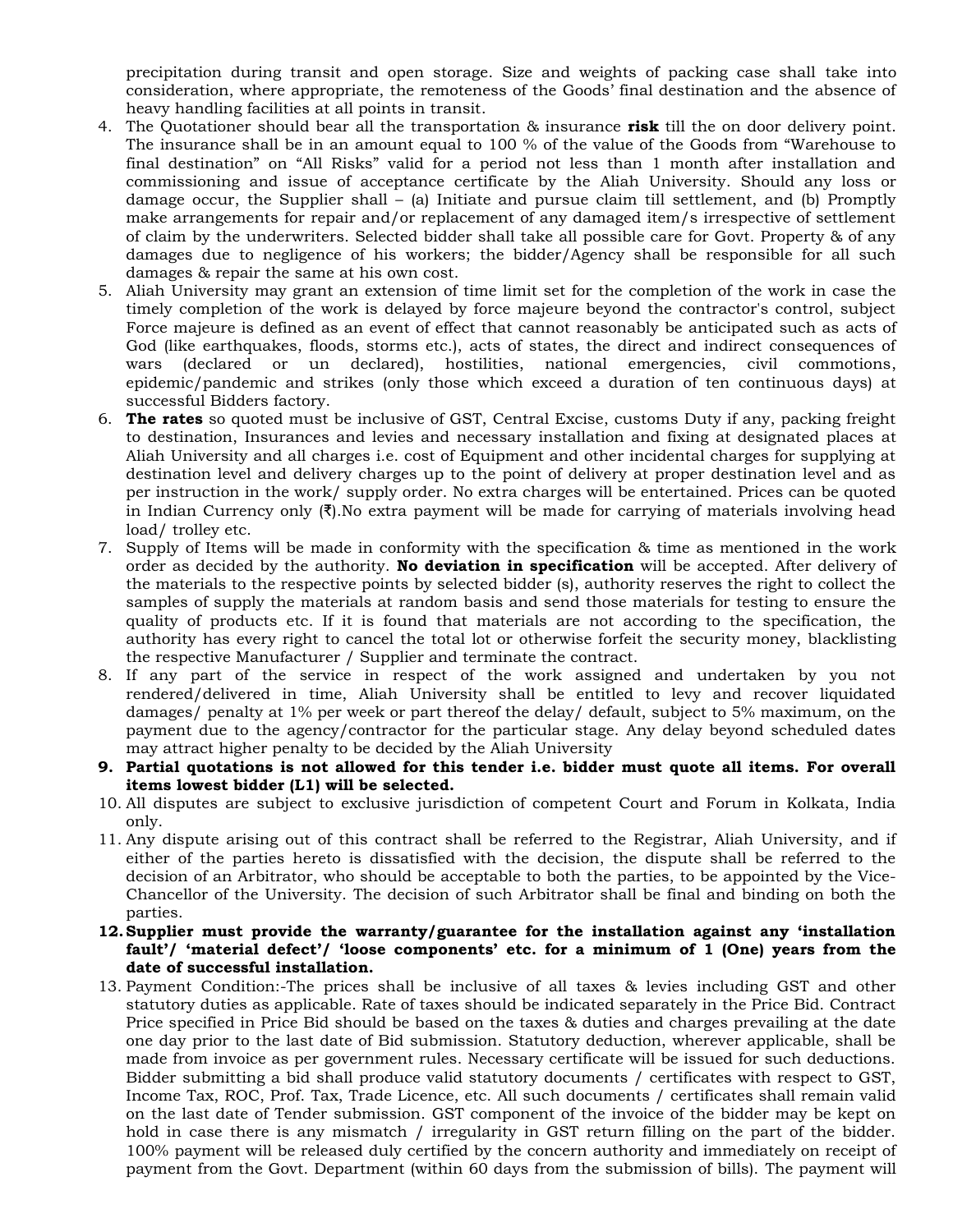be made by RTGS / FUND Transfer mode only. Advance payment not allowed. Hence, following information must be clearly written in the Price Bid for RTGS / FUND TRANSFER:**:**

- A. Name of the Firm with complete postal address
- B. Name of the Bank with Branch where the Account exist
- C. IFSC CODE
- D. ACCOUNT No
- E. PAN No

16. The Quotations are liable to be rejected if the fore going conditions are not complied with. The bid should be complete in all respects and duly signed wherever required. Incomplete and unsigned offer will not be accepted.

17. The products asked for should be of very high standard and of reputed brand and preferably with **B.I.S/I.S.I** code.

18. The rates quoted will remain valid for one year from the date of acceptance of this award of contract. However, the contract can be extended for a further period of one year at the discretion of this University on the same rates and the same terms and conditions.

19. The Honorable Vice Chancellor, Aliah University reserves the right to accept in part or in full any tender or reject any tender without assigning any reason or to cancel the tendering process and reject all tenders at any time prior to award of contract, without incurring any liability, whatsoever to the affected tenderer or tenderers.

20. All bidders are required to visit the installed machines on site before submitting the proposal. Please visit Server Room, Aliah University, New Town Campus, IIA/27, New Town, Kolkata- 700160

21. **Inspection and Quality Control tests** before evaluation, prior to shipment of Goods and at the time of final acceptance are as follows: Inspection of Goods including functional testing, burning tests and mains fluctuation test at full load, facilities etc., as per the standards may be done at factory site of the Supplier before award of the Purchase Contract, by the Aliah University; Provided that the Aliah University may, at its sole discretion, waive inspection of goods having regard to the value of the order and/or the nature of the goods and/or any other such basis as may be decided at the sole discretion of the Aliah University meriting waiver of such inspection of goods.

### **Annexure II : Technical Bid Application Format (Please attach all relevant documents)**

To, The Registrar Aliah University IIA/27, New Town, Kolkata-700 160

**Sub: Application for Supply and Installation of pH meter for the Department of Chemistry, Aliah University, New Town Campus.**

Ref: - \_\_\_\_\_\_\_\_N.I.T. No ………………………….............……………dated ……………………..

Sir,

| 1. ABOUT THE ORGANIZATION |                                                                                           |  |  |
|---------------------------|-------------------------------------------------------------------------------------------|--|--|
| 1.1                       | Name of the Organization                                                                  |  |  |
| 1.2                       | Name of Authorized Person                                                                 |  |  |
| 1.3                       | Registered Office Address with<br>telephone no. & email address                           |  |  |
| 1.4                       | Authorized Service Station Name,<br>address, contact person name, phone<br>number, e-mail |  |  |
| 2. TECHNICAL DOCUMENTS    |                                                                                           |  |  |
| 2.1                       | Company Registration No./Trade License No./Partnership                                    |  |  |
|                           | Deed No. (Please attach documentary evidence)                                             |  |  |
| 2.2                       | PAN Registration No (Please attach documentary evidence                                   |  |  |
|                           | with this NIQ Document)                                                                   |  |  |
| 2.3                       | GST Registration No (Please attach documentary evidence                                   |  |  |
|                           | with this NIQ Document)                                                                   |  |  |
| 2.4                       | Work Experience in Similar Job (Preferable) (Please attach                                |  |  |
|                           | documentary evidence with this NIQ Document)                                              |  |  |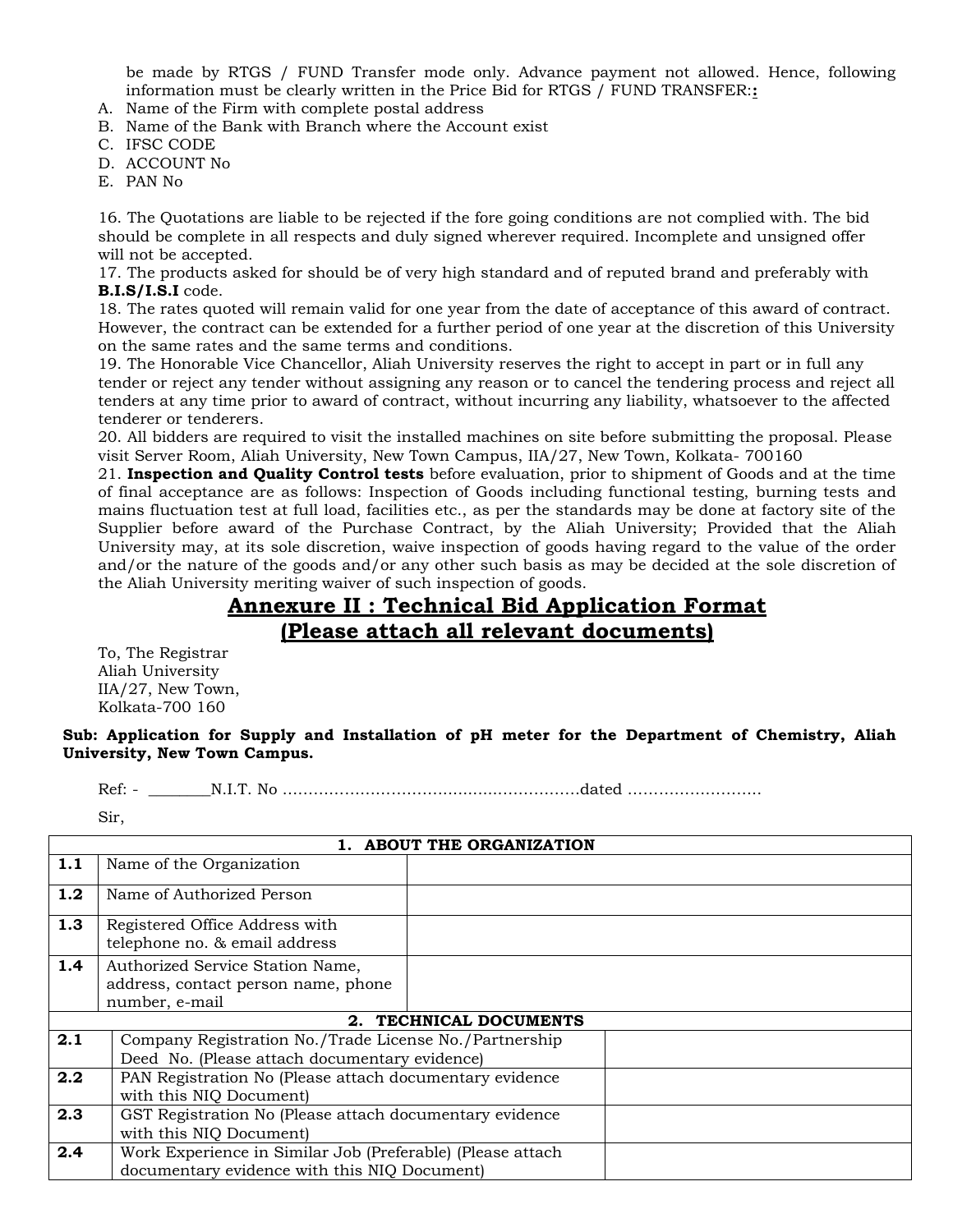## **Technical Compliance Sheet**

| Para of Tender<br><b>Enquiry Specification</b><br>For any enquiry/ clarification<br>/measurement bidders are<br>requested to visit/Contact the<br>site Dept of Chemistry, Aliah<br><b>University New Town Campus,</b><br>IIA/27, New Town, Kolkata -<br>700160<br>1 | Specification of Items<br>$\mathbf{2}$                                                                                                                                                                                                                                                                                                                                                                                                                                                                                                                                                                                                                                                                                                                                                                                                                                                                                                                                                                                                                                                                                              | Compliance to<br>Tender<br>specification<br>whether yes or no<br>3 | In case of<br>noncompliance<br>Deviation from<br>Tender<br>Specification to be<br>indicated in<br>unambiguous<br>term.<br>4 |
|---------------------------------------------------------------------------------------------------------------------------------------------------------------------------------------------------------------------------------------------------------------------|-------------------------------------------------------------------------------------------------------------------------------------------------------------------------------------------------------------------------------------------------------------------------------------------------------------------------------------------------------------------------------------------------------------------------------------------------------------------------------------------------------------------------------------------------------------------------------------------------------------------------------------------------------------------------------------------------------------------------------------------------------------------------------------------------------------------------------------------------------------------------------------------------------------------------------------------------------------------------------------------------------------------------------------------------------------------------------------------------------------------------------------|--------------------------------------------------------------------|-----------------------------------------------------------------------------------------------------------------------------|
| Supply & installation of pH                                                                                                                                                                                                                                         | <b>Salient Features:</b>                                                                                                                                                                                                                                                                                                                                                                                                                                                                                                                                                                                                                                                                                                                                                                                                                                                                                                                                                                                                                                                                                                            |                                                                    |                                                                                                                             |
|                                                                                                                                                                                                                                                                     | a) Measures pH & mV<br>b) Highly Stable and Accurate<br>c) 3½Digit Display<br>d) Auto Polarity & Decimal<br>Indication<br>e) Battery & Mains Operated<br>Available<br><b>Product Details:</b><br>Digital pH Meters are ideal<br>instruments for determination<br>of pH value of any solution. The<br>results are displayed on a 3½<br>digit display. These are unique<br>instruments<br>that<br>combine<br>convenience with accuracy and<br>precision in analysis.<br>The<br>temperature<br>compensation<br>facility, both automatic and<br>available.<br>The<br>manual<br>is<br>measurement range is from 0 to<br>14 pH with a resolution of 0.01<br>pH.These are extremely useful<br>instruments for agriculture and<br>soil<br>analysis<br>laboratories,<br>swimming<br>pools,<br>fertilizer<br>chemical<br>plants,<br>industries,<br>industries,<br>pharmaceutical<br>petroleum refineries,<br>textile<br>plants etc<br><b>Specifications:</b><br>Display: $3\frac{1}{2}$ digit LED<br>Range: 0 to 14.00 pH<br>0 to $\pm$ 1999 Mv<br>Resolation: $\pm$ 0.01 pH<br>$±1$ mV<br>Slope Correction: 80% to 120%<br>Power: 230V ±1 0% |                                                                    |                                                                                                                             |

## **ANNEXURE III PRICE BID**

| S1 | <b>Item Description</b><br>(Specification as per Compliance)<br>Sheet) | <b>OTY</b><br>and<br><b>UNIT</b><br>in<br><b>Nos</b> | Per<br><b>UNIT</b><br>Rate | <b>Total Rate</b><br>$ C13 \times C1 $<br>4) | GST in<br><b>Amount</b> and<br>in % On Cl 5 | <b>Total Amount With</b><br><b>Taxes Altogether</b><br>$(C15 + C16)$ |
|----|------------------------------------------------------------------------|------------------------------------------------------|----------------------------|----------------------------------------------|---------------------------------------------|----------------------------------------------------------------------|
|    |                                                                        | З                                                    |                            |                                              |                                             |                                                                      |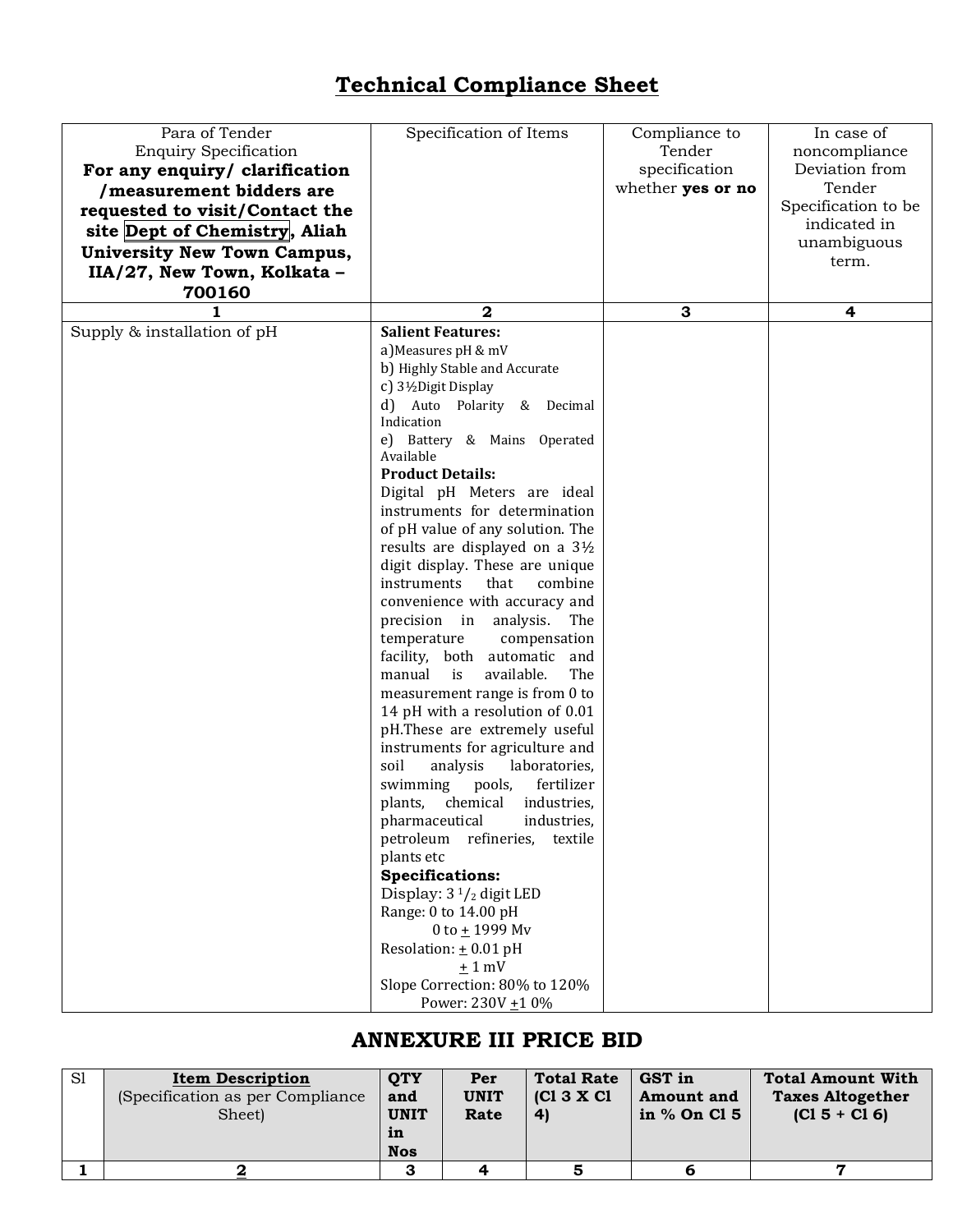|                                    | Supply & installation of pH meter                  | 10 |  |  |  |  |
|------------------------------------|----------------------------------------------------|----|--|--|--|--|
|                                    | <b>Salient Features:</b>                           |    |  |  |  |  |
|                                    | a) Measures pH & mV                                |    |  |  |  |  |
|                                    | b) Highly Stable and Accurate                      |    |  |  |  |  |
|                                    | c) 3½Digit Display                                 |    |  |  |  |  |
|                                    | d) Auto Polarity & Decimal Indication              |    |  |  |  |  |
|                                    | e) Battery & Mains Operated Available              |    |  |  |  |  |
|                                    | <b>Product Details:</b>                            |    |  |  |  |  |
|                                    | Digital<br>ideal<br>pH<br>Meters<br>are            |    |  |  |  |  |
|                                    | instruments for determination of pH                |    |  |  |  |  |
|                                    | value of any solution. The results are             |    |  |  |  |  |
|                                    | displayed on a $3\frac{1}{2}$ digit display. These |    |  |  |  |  |
|                                    | are unique instruments that combine                |    |  |  |  |  |
|                                    | convenience with<br>accuracy<br>and                |    |  |  |  |  |
|                                    | precision in analysis. The temperature             |    |  |  |  |  |
|                                    | compensation facility, both automatic              |    |  |  |  |  |
|                                    | available.<br>manual<br>is<br>and<br>The           |    |  |  |  |  |
|                                    | measurement range is from 0 to 14 pH               |    |  |  |  |  |
|                                    | with a resolution of 0.01 pH.These are             |    |  |  |  |  |
|                                    | extremely useful instruments for                   |    |  |  |  |  |
|                                    | agriculture<br>and<br>soil<br>analysis             |    |  |  |  |  |
|                                    | laboratories.<br>swimming<br>pools,                |    |  |  |  |  |
|                                    | fertilizer plants, chemical industries,            |    |  |  |  |  |
|                                    | pharmaceutical industries, petroleum               |    |  |  |  |  |
|                                    | refineries, textile plants etc                     |    |  |  |  |  |
|                                    | <b>Specifications:</b>                             |    |  |  |  |  |
|                                    | Display: $3\frac{1}{2}$ digit LED                  |    |  |  |  |  |
|                                    | Range: 0 to 14.00 pH                               |    |  |  |  |  |
|                                    | 0 to $\pm$ 1999 Mv                                 |    |  |  |  |  |
|                                    | Resolation: $\pm$ 0.01 pH                          |    |  |  |  |  |
|                                    | $+1$ mV                                            |    |  |  |  |  |
|                                    | Slope Correction: 80% to 120%                      |    |  |  |  |  |
|                                    | Power: $230V + 10\%$                               |    |  |  |  |  |
| N.B: Amount of quantities may vary |                                                    |    |  |  |  |  |
|                                    | <b>Total Quoted Amount in Numeric</b>              |    |  |  |  |  |
|                                    | <b>Total Quoted Amount in Alphabet</b>             |    |  |  |  |  |
|                                    |                                                    |    |  |  |  |  |

#### **DECLARATION**

I, Sri/Smt. ................................................................. The Managing Director/Proprietor (etc.) of the Firm.,................................................................................................................................... (Name of the firm) At (address)........................................................................................................... do hereby solemnly affirm and declare as follows: 1. That I have not ever been convicted of any offence making myself liable to be disqualified to provide any goods/services/work to any Educational Institutions/Govt. or Govt. undertaking Organization /Institution in the State of West Bengal or other State or States. 2. That no case is pending against me or against my firm in any criminal court of law or blacklisted/debarred/banned to provide similar items to the Educational Institutions / Govt. or Govt. undertaking Organization / Institution in the State of West Bengal or other State or States ( If any case is pending, state the details ). 3. That, I also declare that if any information subsequently found incorrect or false will it automatically render the Tender submitted by me cancelled and make me liable for penal/legal action as per law of the country. 4. That I do further affirm that the statements made by me in this Tender are true to the best of my knowledge

and belief and all the documents attached are genuine & correct.

5. I/We agree to supply the above goods/equipment/products in accordance with the technical specifications for a total contract price of Rs…………..…… (Amount in figures) (Rupees ……………………………………………………………………………….…………………………amount in words) within the period specified in the invitation for Tender. We confirm that the normal commercial warranty/guarantee of